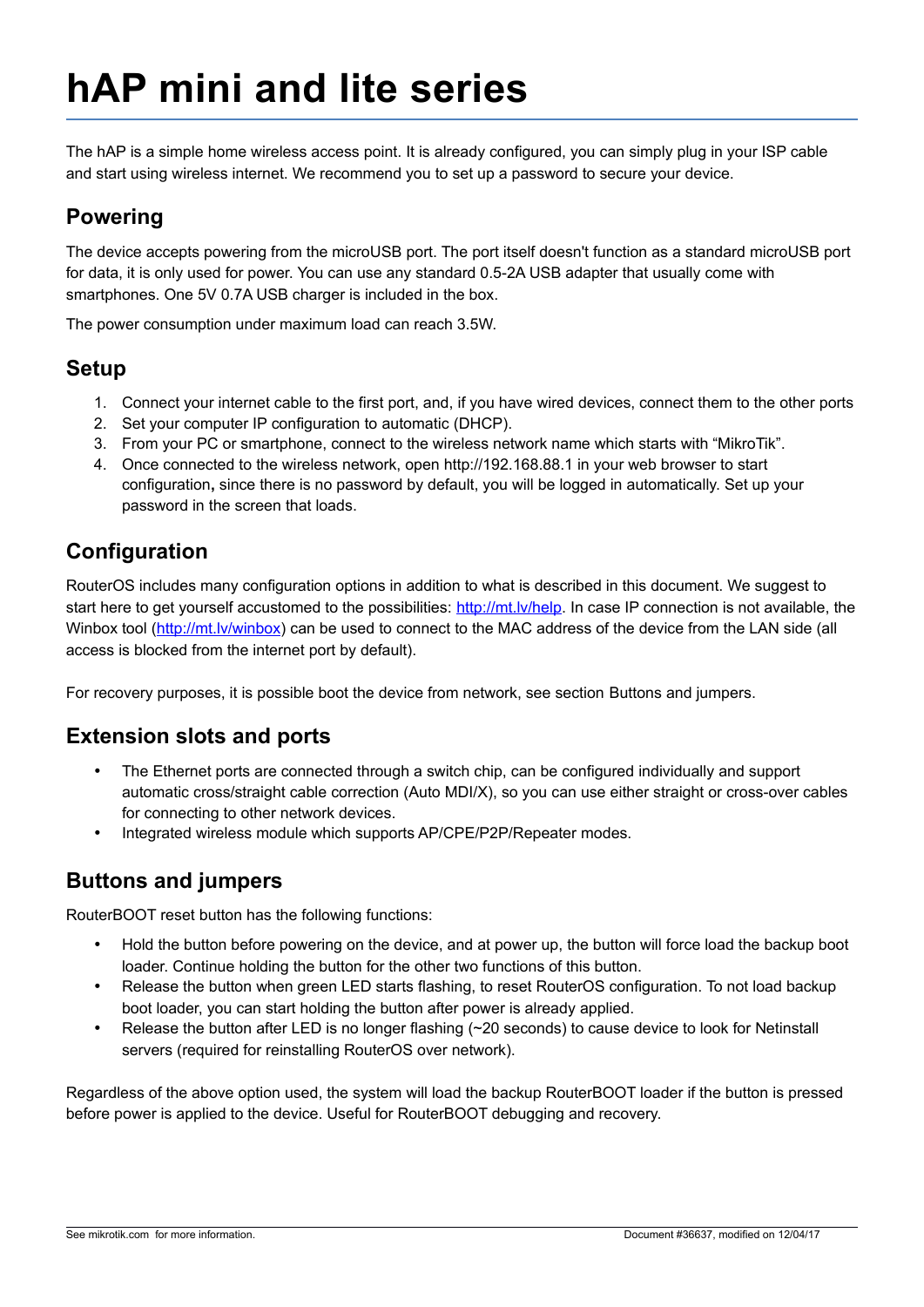# **Operating system support**

The device supports RouterOS software with the version number at or above what is indicated in the RouterOS menu /system resource. Other operating systems have not been tested.

# **Federal Communication Commission Interference Statement**

#### FCC ID: TV7931-2ND

This equipment has been tested and found to comply with the limits for a Class B digital device, pursuant to Part 15 of the FCC Rules. These limits are designed to provide reasonable protection against harmful interference in a residential installation.



This equipment generates, uses and can radiate radio frequency energy and, if not installed and used in accordance with the instructions, may cause harmful interference to radio communications. However, there is no guarantee that interference will not occur in a particular installation. If this equipment does cause harmful interference to radio or television reception, which can be determined by turning the equipment off and on, the user is encouraged to try to correct the interference by one of the following measures:

- Reorient or relocate the receiving antenna.
- Increase the separation between the equipment and receiver.
- Connect the equipment into an outlet on a circuit different from that to which the receiver is connected.
- Consult the dealer or an experienced radio/TV technician for help.

FCC Caution: Any changes or modifications not expressly approved by the party responsible for compliance could void the user's authority to operate this equipment.

This device complies with Part 15 of the FCC Rules. Operation is subject to the following two conditions: (1) This device may not cause harmful interference, and (2) this device must accept any interference received, including interference that may cause undesired operation.This device and its antenna must not be co-located or operation in conjunction with any other antenna or transmitter.

IMPORTANT: Exposure to Radio Frequency Radiation. 13 cm minimum distance has to be maintained between the antenna and user. Under such configuration, the FCC radiation exposure limits set forth for an population/uncontrolled environment can be satisfied.

Antenna Installation. WARNING: It is installer's responsibility to ensure that when using the authorized antennas in the United States (or where FCC rules apply); only those antennas certified with the product are used. The use of any antenna other than those certified with the product is expressly forbidden in accordance to FCC rules CFR47 part 15.204. The installer should configure the output power level of antennas, according to country regulations and per antenna type. Professional installation is required of equipment with connectors to ensure compliance with health and safety issues.

## **Industry Canada**

#### IC:7442A-9312ND

This device complies with Industry Canada licence-exempt RSS standard(s). Operation is subject to the following two conditions: (1) this device may not cause interference, and (2) this device must accept any interference, including interference that may cause undesired operation of the device.

Le présent appareil est conforme aux CNR d'Industrie Canada applicables aux appareils radio exempts de licence. L'exploitation est autorisée aux deux conditions suivantes : (1) l'appareil ne doit pas produire de brouillage, et (2) l'utilisateur de l'appareil doit accepter tout brouillage radioélectrique subi, même si le brouillage est susceptible d'en compromettre le fonctionnement.